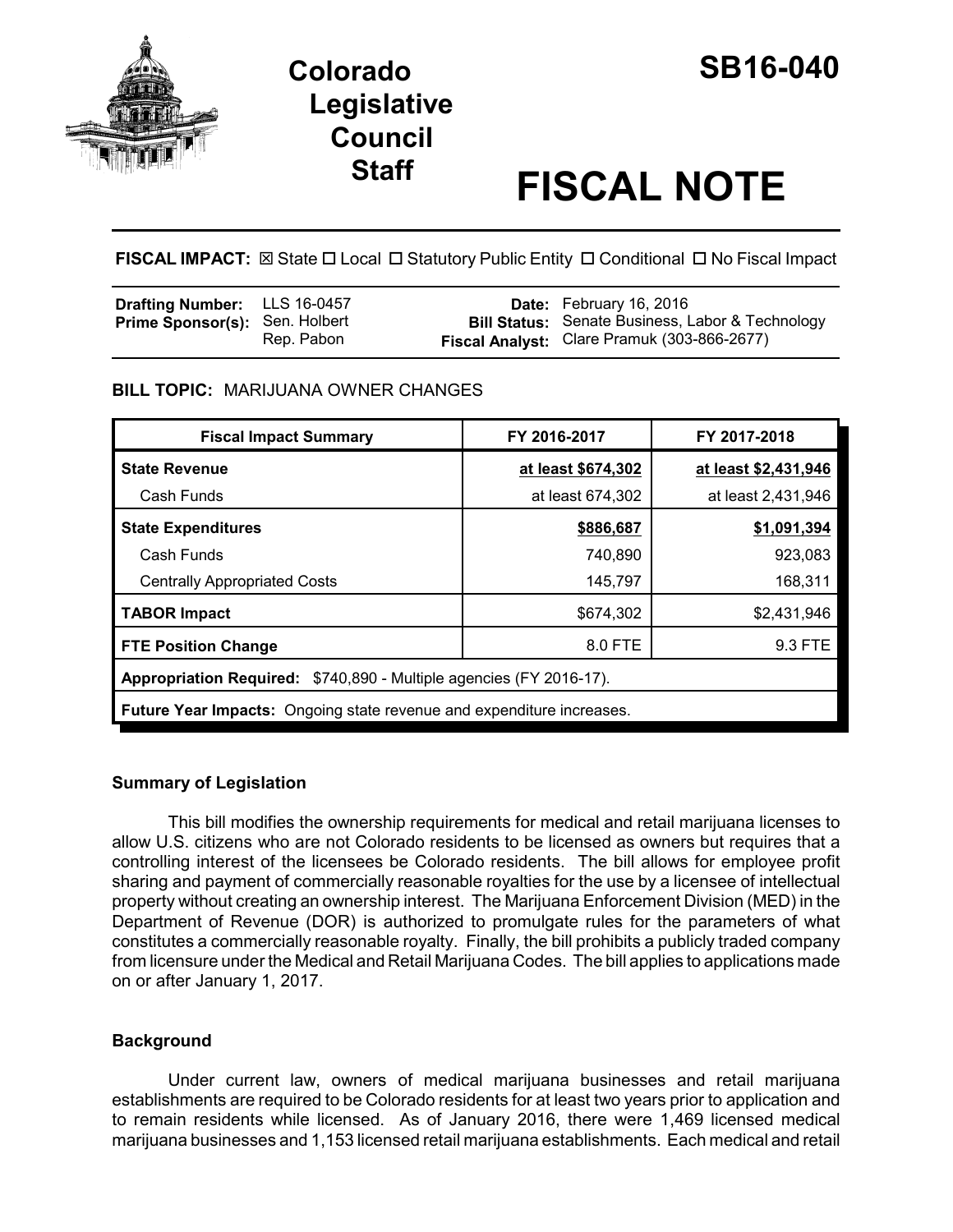marijuana license applicant must undergo a fingerprint-based background check and supply personal history information in accordance with statutory requirements. Owners have heightened requirements, including divulging all ownership agreements. The agreements are often complex and require a substantial amount of time to investigate for compliance with the Medical and Retail Marijuana Codes, and to ensure that all interests have been revealed. The MED is required by the Colorado Constitution to take action on a retail license within 90 days of application.

In addition to initial licensing, each license must be renewed every year. Each renewal generates its own background investigation to ensure continued statutory and regulatory compliance. Change in ownership applications can be submitted at any time and require investigations. In calendar year 2015, the MED received nearly 450 change of ownership applications for medical marijuana businesses and retail marijuana establishments.

Current law, promulgated by House Bill 15-1379, allows individuals who are not Colorado residents to hold a permitted economic interest (PEI) in a regulated medical marijuana business or retail marijuana establishment. Only a natural person who is a lawful United States resident may obtain a PEI, and the interest is limited to an unsecured debt instrument, option agreement, warrant, or any other right to obtain an ownership interest. Applicants must submit to and pass a criminal history record check, divestiture, and other agreements to qualify as PEIs. The MED began accepting PEI applications on February 10, 2016, so it is too soon to analyze the effect of that program.

## **Assumptions**

This fiscal note is based on the following assumptions:

- 30 percent (786) of licensees will seek regulatory approval for out-of-state investors in FY 2016-17 and FY 2017-18;
- of the 786 licensees, 157 will seek approval in FY 2016-17; and
- 629 will seek approval in FY 2017-18.

## **State Revenue**

## **This bill will increase state cash fund revenue from fees by at least \$674,302 in FY 2016-17 and \$2,431,946 in FY 2017-18 to the Marijuana Cash Fund in DOR.**

*Fee impact on individuals and business.* State law requires legislative service agency review of measures which create or increase any fee collected by a state agency. Table 1 below identifies the fee impact of this bill which are explained below. Actual fees will be set by the MED in rule.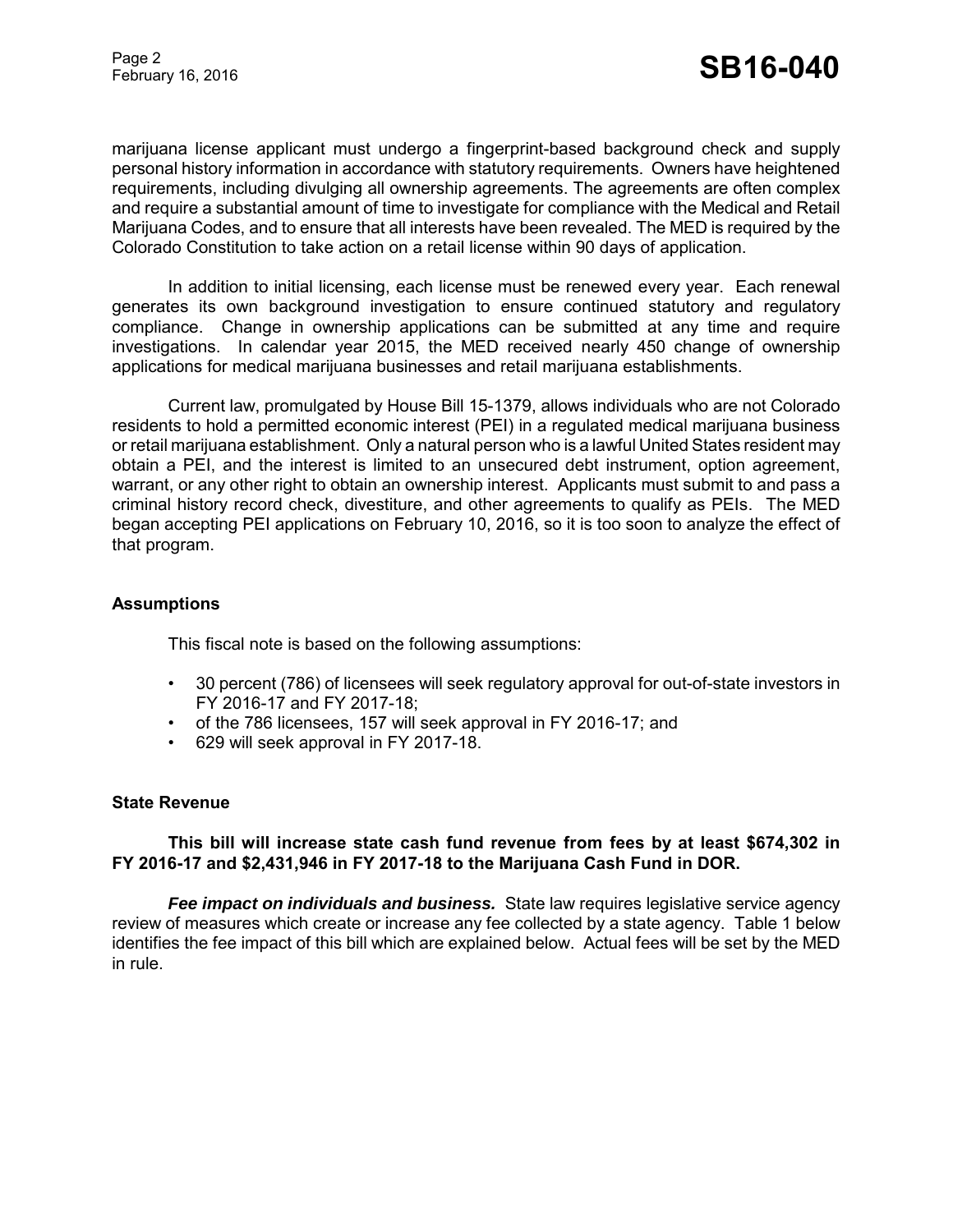| Table 1. Fee Impact on Individuals, Families or Business |                        |                        |                      |                    |             |
|----------------------------------------------------------|------------------------|------------------------|----------------------|--------------------|-------------|
|                                                          |                        | <b>Number Affected</b> |                      | <b>Fee Revenue</b> |             |
| <b>Type of Fee</b>                                       | <b>Proposed</b><br>Fee | <b>FY</b><br>2016-17   | <b>FY</b><br>2017-18 | FY 2016-17         | FY 2017-18  |
| Associated Key/Owner License                             | \$1,300                | 157                    | 629                  | \$204,100          | \$817,700   |
| Transfer of Ownership                                    | 2,000                  | 157                    | 629                  | 314,000            | 1,258,000   |
| Due Diligence Investigations                             | Varies                 |                        |                      | 150,000            | 300,000     |
| Associate Key/Owner License<br>Renewal                   | 200                    | $\mathbf{0}$           | 157                  | $\Omega$           | 31,400      |
| <b>Royalty Registration</b>                              | <b>TBD</b>             |                        |                      |                    |             |
| Background Checks - CBI and FBI                          | 39.50                  | 157                    | 629                  | 6,202              | 24,846      |
|                                                          |                        | <b>TOTAL</b>           |                      | \$674,302          | \$2,431,946 |

*Owner licensure.* To become an owner in an existing marijuana license, newly eligible applicants will apply for an associated key/owner license which is required for any stockholder holding an interest in a marijuana licensee, and a transfer of ownership which is required whenever a percentage of a license is being sold, for a total fee of \$3,300. After the first year, the owner will need to renew the associated key/owner license for a fee of \$200.

*Due diligence investigations.* The MED will charge applicants for the direct costs of conducting due diligence investigations into the suitability of businesses and individuals. The revenue from applicants will offset the cost of the investigations. This includes an hourly rate for investigator time; the number of hours required will depend on the complexity of an application. Based on experience from the Division of Gambling which also licenses nonresident owners, the MED will generate \$300,000 per year from these fees. FY 2016-17 is only expected to generate \$150,000 since the program goes into effect January 1, 2017.

*Royalty registration.* The MED will charge fees associated with the registration of commercially reasonable royalties. These fee types will include the applicable registration and the renewal of royalties should renewal be required. These registration fees will depend on the outcome of rulemaking and are not included in the fiscal note.

*Background checks.* Applicants will undergo a fingerprint-based background checks which are \$39.50. This includes \$22.25 for the Colorado Bureau of Investigation (CBI) check and 17.25 for the Federal Bureau of Investigation (FBI) check.

# **TABOR Impact**

This bill increases state cash fund revenue from fees, which will increase the amount of money required to be refunded under TABOR. TABOR refunds are paid out of the General Fund.

# **State Expenditures**

**This bill increases state cash fund expenditures by \$886,687 and 8.0 FTE in FY 2016-17 and \$1,091,394 and 9.3 FTE in FY 2017-18 and each year thereafter from the Marijuana Cash Fund in DOR.** These costs are shown in Table 2 and explained below.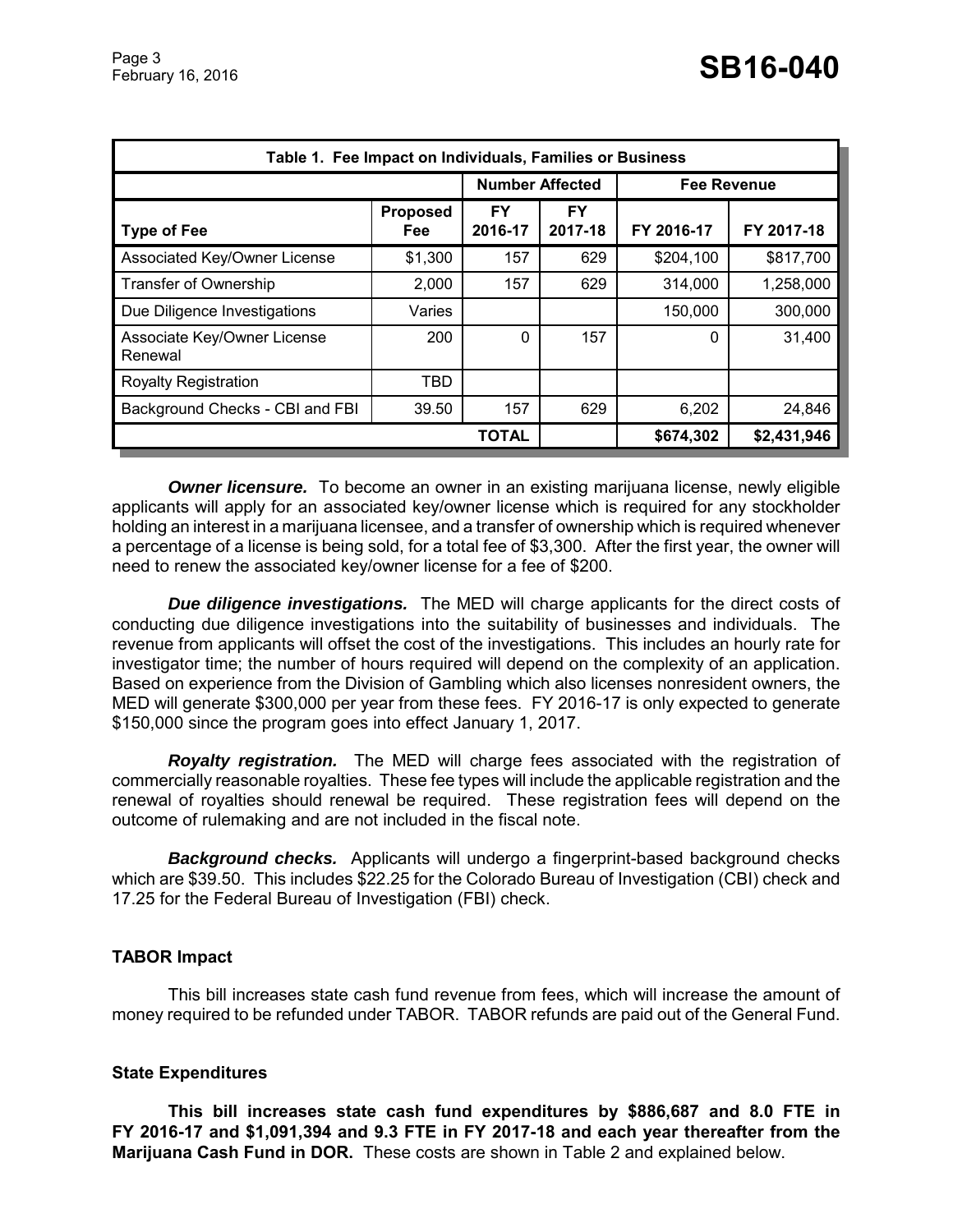| Table 2. Expenditures Under SB16-040               |            |             |  |  |
|----------------------------------------------------|------------|-------------|--|--|
| <b>Cost Components</b>                             | FY 2016-17 | FY 2017-18  |  |  |
| <b>Personal Services</b>                           | \$460,709  | \$529,720   |  |  |
| FTE*                                               | 8.0 FTE    | 9.3 FTE     |  |  |
| <b>Operating Expenses and Capital Outlay Costs</b> | 49,642     | 8,550       |  |  |
| Law Enforcement Equipment and Supplies             | 17,331     | 2,961       |  |  |
| <b>Legal Services</b>                              | 57,006     | 57,006      |  |  |
| Pass Through Investigation Costs                   | 150,000    | 300,000     |  |  |
| Pass Through Background Checks                     | 6,202      | 24,846      |  |  |
| Centrally Appropriated Costs*                      | 145,797    | 168,311     |  |  |
| <b>TOTAL</b>                                       | \$886,687  | \$1,091,394 |  |  |

*\* Includes 0.3 FTE for Department of Law for legal services in each fiscal year.*

*\*\* Centrally appropriated costs are not included in the bill's appropriation.*

*Personal services.* The MED will add 3.0 FTE criminal investigators, 4.0 FTE compliance investigators and 2.0 FTE administrative assistants to its Background Investigation Unit (BIU) to implement this bill. Staff will be hired beginning in August and personal services costs are adjusted to account for variable start dates. With assistance from existing BIU staff, the new investigative staff will develop the new licensure program and train for the January 1, 2017 program start date.

Beginning January 1, 2017, staff will:

- accept and process applications;
- update licensing software and database;
- conduct computer-based inquiries and requests;
- investigate applicants' financial backgrounds;
- interview applicants;
- travel nationwide for verification of assets and investigative oversight; and
- prepare and report investigative findings for approved and denied changes of ownership.

*Operating expenses and capital outlay costs.* The fiscal note includes expenses for 9.0 new FTE for office furniture, telephones, computers, and supplies, which represents the number of FTE when all staff are hired.

*Law enforcement equipment.* The 3.0 FTE criminal investigators will hold peace officer status. The MED will supply these investigators with appropriate police equipment for one-time capital equipment costs of \$17,331 and ongoing annual supply costs of \$2,960.

*Legal services.* The MED is expected to require 600 hours of legal service costs at a rate of \$95.01 per hour. This volume of work requires an allocation of 0.3 FTE to the Department of Law (DOL). In FY 2016-17, the DOL will provide general counsel and rulemaking support. In FY 2017-18, the DOL will provide regulatory representation for disputed denials of royalties and licensure as well as compliance actions against licensees.

*Due diligence investigations.* These costs provide spending authority for MED staff to conduct investigations of applicants. The applicants will be charged an hourly investigation rate and actual investigation expenses, which will include travel costs.